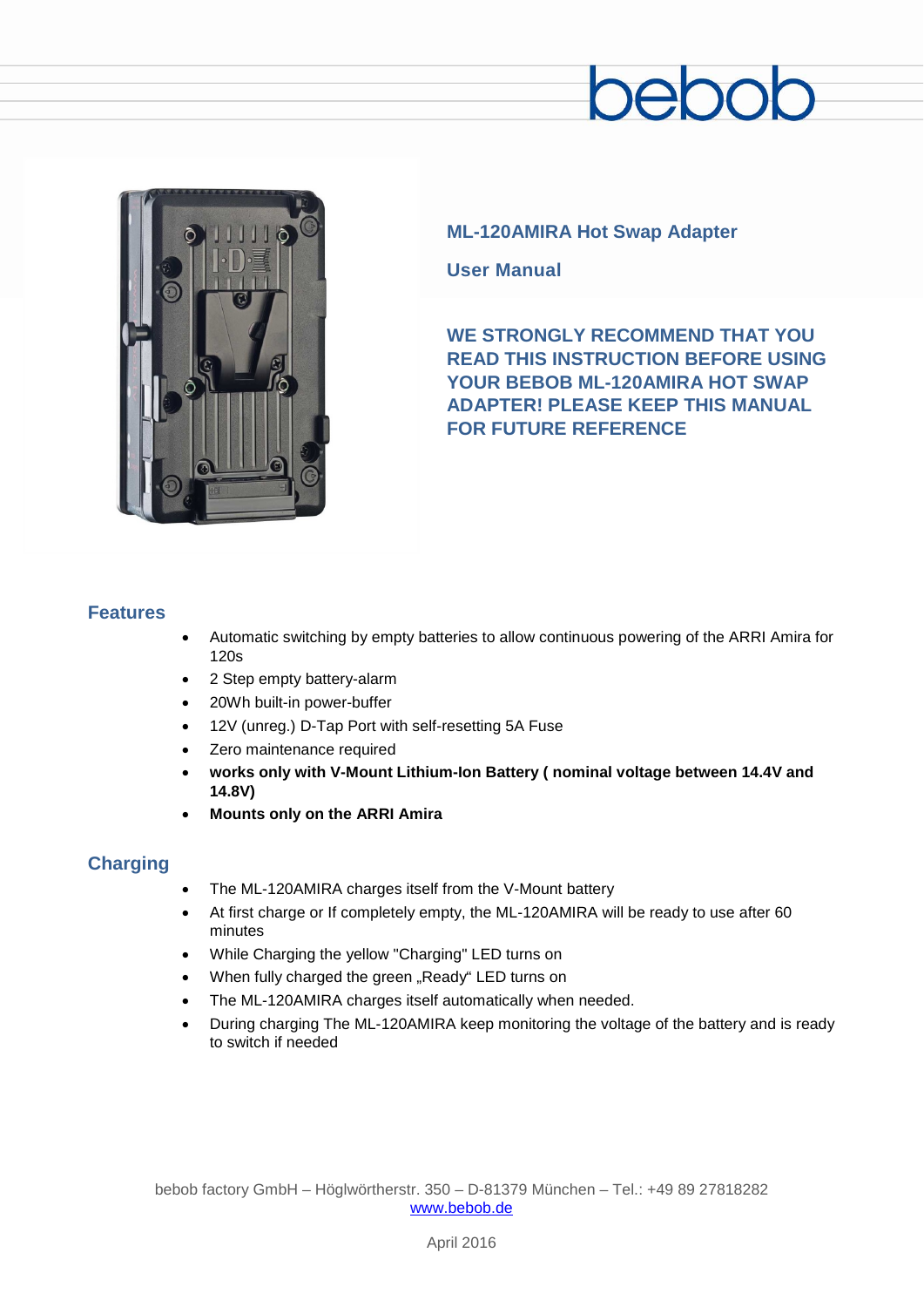### **Battery Swap**

- The ML-120AMIRA detects a battery as empty when the voltage drops below 12,5V
- The ML-120AMIRA instantly takes over powering the ARRI Amira and the D-Tap port for a maximum of 2 minutes and displays a red LED alarm
- The LED Alarm flashes for 90s, turns to solid for the last 30s.
- After the empty battery has been replaced by a charged one (voltage under load of over 14,5V), powering of the ARRI Amira instantly reverts to the V-Mount battery.
- The ML-120AMIRA switches up to 6 Times before running empty
- If the empty battery is not replaced within 2 minutes the ML-120AMIRA and the ARRI Amira will switch off.

#### **Alarm LED´s brightness**

- To allow the Alarm LED to be visible in bright environments (sunlight etc.) but not disturbingly over bright in darker environments (studio etc.), the ML-120 has automatic brightness adjust.
- The brighter the environment the brighter the alarm LED will show.
- The environment light detector is located at the top  $-$  middle of the ML-120 housing.
- Covering the housing (with tape for instance) will switch off the automatic brightness adjust and the alarm LED will flash with minimum brightness

#### **Safety instructions**

- Only for professional use! Keep Charger out of reach of children and personnel that has not been instructed in the use!
- Use only with recommended batteries.
- Keep the ML-120AMIRA dry and do not immerse in water.
- Do not attempt to open or repair the ML-120V7V. Contact your dealer for help if it becomes defective.
- Handle with care! Do not throw! Do not drop!

#### **Warranty**

- The ML-120AMIRA is covered by a 2 years unconditional warranty on all parts, except the cells.
- The cells are covered by a 2 year warranty, 80% of the original capacity.
- For warranty issues or if you have any additional questions, please contact the appropriate bebob distributor listed at [www.bebob.de.](http://www.bebob.de/)